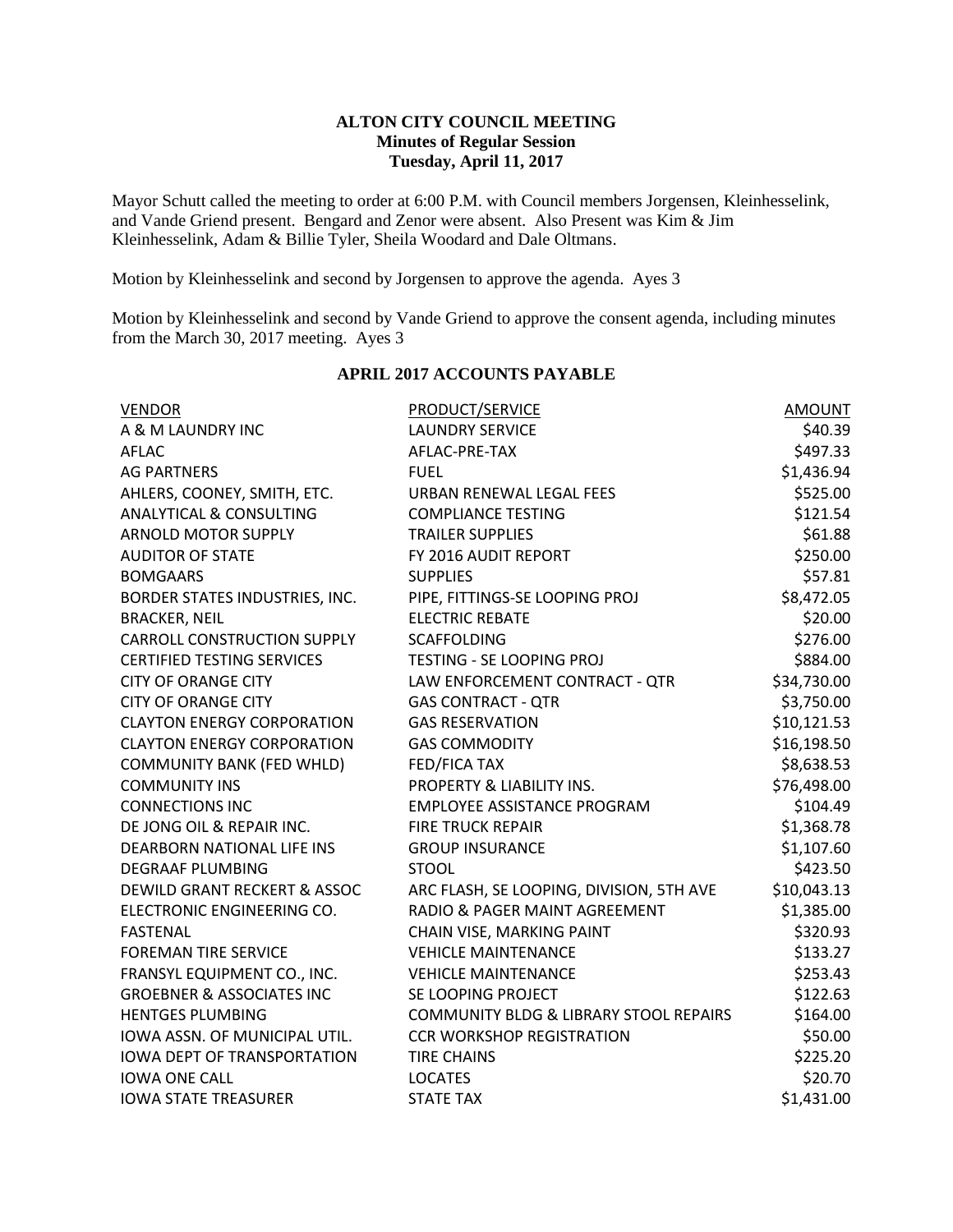| <b>IPERS COLLECTIONS</b>           | <b>IPERS</b>                             | \$4,967.80   |
|------------------------------------|------------------------------------------|--------------|
| KLAY, VELDHUIZEN, BINDNER, DEJONG  | <b>LEGAL FEES</b>                        | \$1,850.00   |
| <b>KOPETSKYS ACE</b>               | <b>SUPPLIES</b>                          | \$19.98      |
| KRIZ-DAVIS CO.                     | LED FIXTURES, SHOP LIGHTS                | \$1,442.54   |
| MIDAMERICAN                        | <b>STREET LIGHTS</b>                     | \$195.92     |
| MID SIOUX OPPORTUNITY              | PROJECT SHARE                            | \$20.00      |
| MISSOURI RIVER ENERGY SERVICES     | <b>ELECTRIC</b>                          | \$47,589.31  |
| <b>MUNICIPAL UTIL-BILLS</b>        | <b>UTILITIES</b>                         | \$1,869.45   |
| NEAL CHASE LUMBER CO               | <b>SUPPLIES</b>                          | \$590.92     |
| NOTEBOOM, IRWIN                    | UTILITY DEPOSIT REFUND                   | \$73.11      |
| ORANGE CITY MUNICIPAL UTILITIES    | <b>BULK WATER</b>                        | \$5,169.18   |
| ONE OFFICE SOLUTION                | <b>OFFICE SUPPLIES</b>                   | \$133.15     |
| <b>ORANGE CITY SANITATION</b>      | <b>GARBAGE HAULING, DUMPSTER</b>         | \$6,604.85   |
| <b>OUTDOOR RECREATION PRODUCTS</b> | PLAYGROUND EQUIPMENT-SB FIELD            | \$12,949.00  |
| <b>PAYROLL</b>                     | PAYROLL CHECKS ON 3/31/2017              | \$24,907.74  |
| PIZZA RANCH                        | <b>MEETING</b>                           | \$34.97      |
| PLUIM PUBLISHING CO., INC.         | <b>HELP WANTED AD</b>                    | \$73.75      |
| RUBA, KELSEY                       | UTILITY DEPOSIT REFUND                   | \$94.91      |
| <b>SAM'S CLUB</b>                  | <b>MEMBERSHIP</b>                        | \$45.00      |
| <b>SIOUXLAND PRESS</b>             | <b>PUBLICATIONS</b>                      | \$352.55     |
| SKARSHAUG TESTING LAB.             | SAFETY TESTING                           | \$194.84     |
| <b>SPIREWORKS CREATIVE</b>         | <b>WEBSITE MANAGEMENT</b>                | \$220.00     |
| TREASURER - STATE OF IOWA          | <b>SALES TAX</b>                         | \$3,658.79   |
| TRITECH EMERGENCY SYSTEMS INC      | <b>RESCUE BILLING</b>                    | \$165.00     |
| <b>U.S. POSTMASTER</b>             | <b>POSTAGE</b>                           | \$500.00     |
| UTILITY SALES & SERVICE            | <b>METERS &amp; SUPPLIES</b>             | \$1,326.62   |
| VAN MAANEN'S RADIO SHACK           | <b>WATCHGUARD &amp; SUPPLIES</b>         | \$1,741.99   |
| <b>TODD VAN DE GRIEND</b>          | UTILITY CONNECTION REBATE                | \$600.00     |
| <b>VANDER POL EXCAVATING</b>       | SE WATER MAIN LOOP                       | \$70,835.80  |
| <b>VECTOR</b>                      | <b>LIABILITY &amp; INLAND MARINE INS</b> | \$420.13     |
| <b>VERIZON</b>                     | <b>CELL PHONES</b>                       | \$279.55     |
| <b>VISA</b>                        | SUPPLIES, CONTINUING ED                  | \$977.44     |
| WELLMARK                           | <b>GROUP INSURANCE</b>                   | \$6,752.60   |
| <b>WESCO DISTRIBUTION, INC.</b>    | <b>LOCATING FLAGS</b>                    | \$288.90     |
| <b>WEST IOWA TELEPHONE</b>         | TELEPHONE, FAX, INTERNET                 | \$558.48     |
|                                    | TOTAL ACCOUNTS PAYABLE CHECKS            | \$377,237.43 |

**PUBLIC HEARING:** The Mayor opened the public hearing to approve rezoning Arkansas Street Properties at 6:02 P.M. No oral or written comments were received. The public hearing was closed at 6:04 P.M.

Ordinance 836 was introduced by Council Member Jorgensen.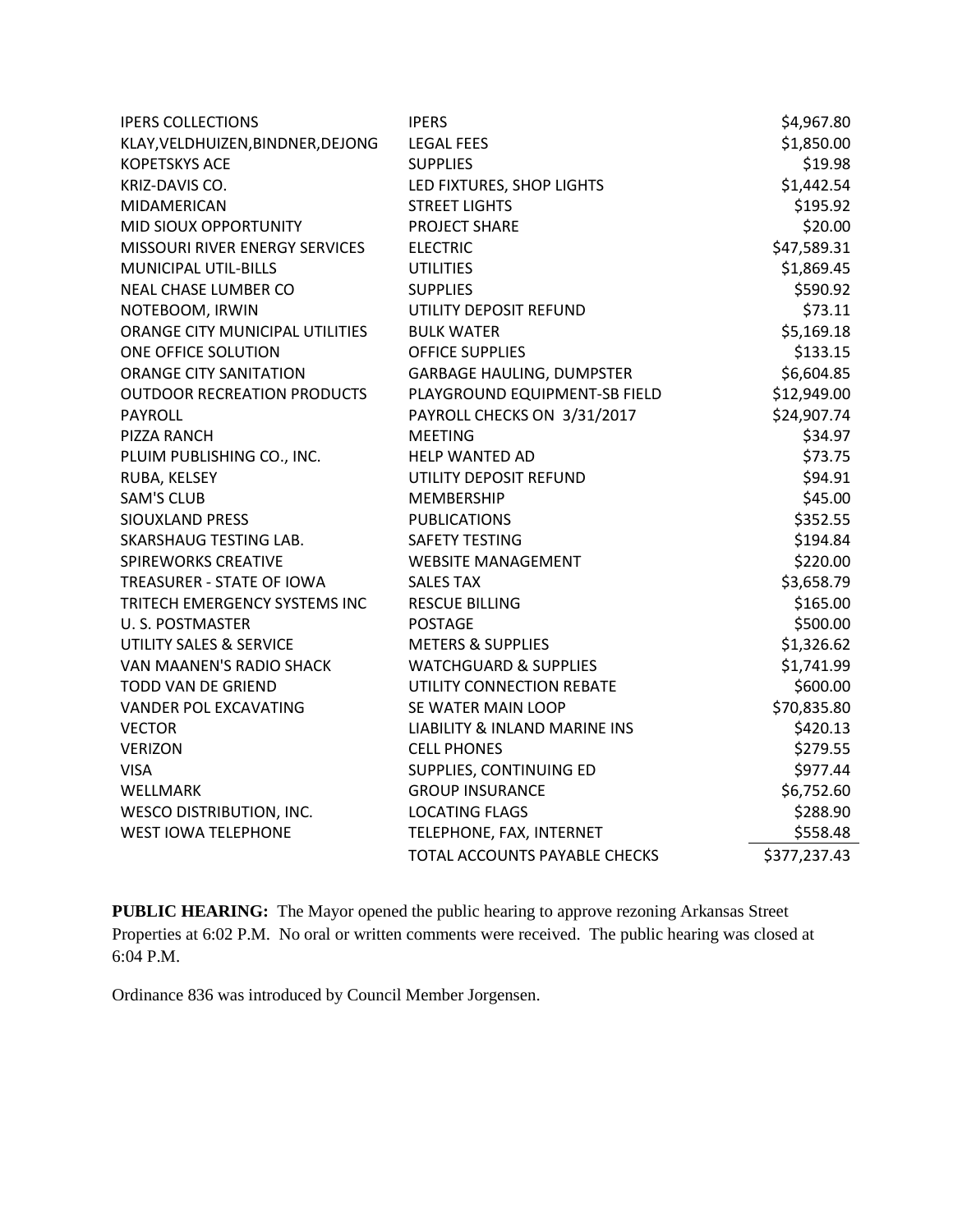## **ORDINANCE 836 "AN ORDINANCE AMENDING ORDINANCE NO. 647 KNOWN AS THE CITY OF ALTON ZONING ORDINANCE PURSUANT TO SECTION 25.1 AND SECTION 1.5 OF SAID ORDINANCE AS PREVIOUSLY PASSED AND ADOPTED THE 13TH DAY OF DECEMBER, 2004."**

Motion by Council Member Vande Griend that the reading just had to be the first and the Council dispense with the statutory provision that this Ordinance be fully and distinctly read on three different days as provided by section 380.3 of the Code of Iowa. Motion was duly seconded by Council Member Kleinhesselink.

On roll call vote: Ayes: Jorgensen, Kleinhesselink, Vande Griend Absent: Bengard, Zenor Nays: None

And the Mayor declares the motion duly carried.

Motion by Jorgensen that title of said bill for Ordinance be approved as set out and said bill for Ordinance 830 be adopted and placed on its final passage. Council Member Kleinhesselink seconded the foregoing motion.

On roll call vote: Ayes: Jorgensen, Kleinhesselink, Vande Griend Absent: Bengard, Zenor Nays: None

The Mayor declares the motion duly carried and will forthwith sign he said Ordinance and the Clerk will add his attestation thereto, said Ordinance being adopted.

**PROPERTY & LIABILITY INSURANCE PACKAGE:** Oltmans presented the Council with the renewal package for the City's Property and Liability Insurance package.

Motion by Vande Griend and second by Jorgensen to approve the presented Property and Liability Insurance package from Community Insurance for April 1, 2017 – April 1, 2018. Ayes 3

### **PERSONNEL:**

**RESOLUTION 17-19 "A RESOLUTION OF THE CITY COUNCIL OF ALTON, IOWA, SETTING SALARIES AND WAGES FOR APPOINTED OFFICERS AND EMPLOYEES OF THE CITY FOR FISCAL YEAR 2016-2017"** was introduced and moved for adoption by Council Member Kleinhesselink. Jorgensen seconded the motion to adopt.

On roll call vote: Ayes: Jorgensen, Kleinhesselink, Vande Griend Absent: Bengard, Zenor Nays: None

Whereupon the Mayor declared the Resolution duly adopted